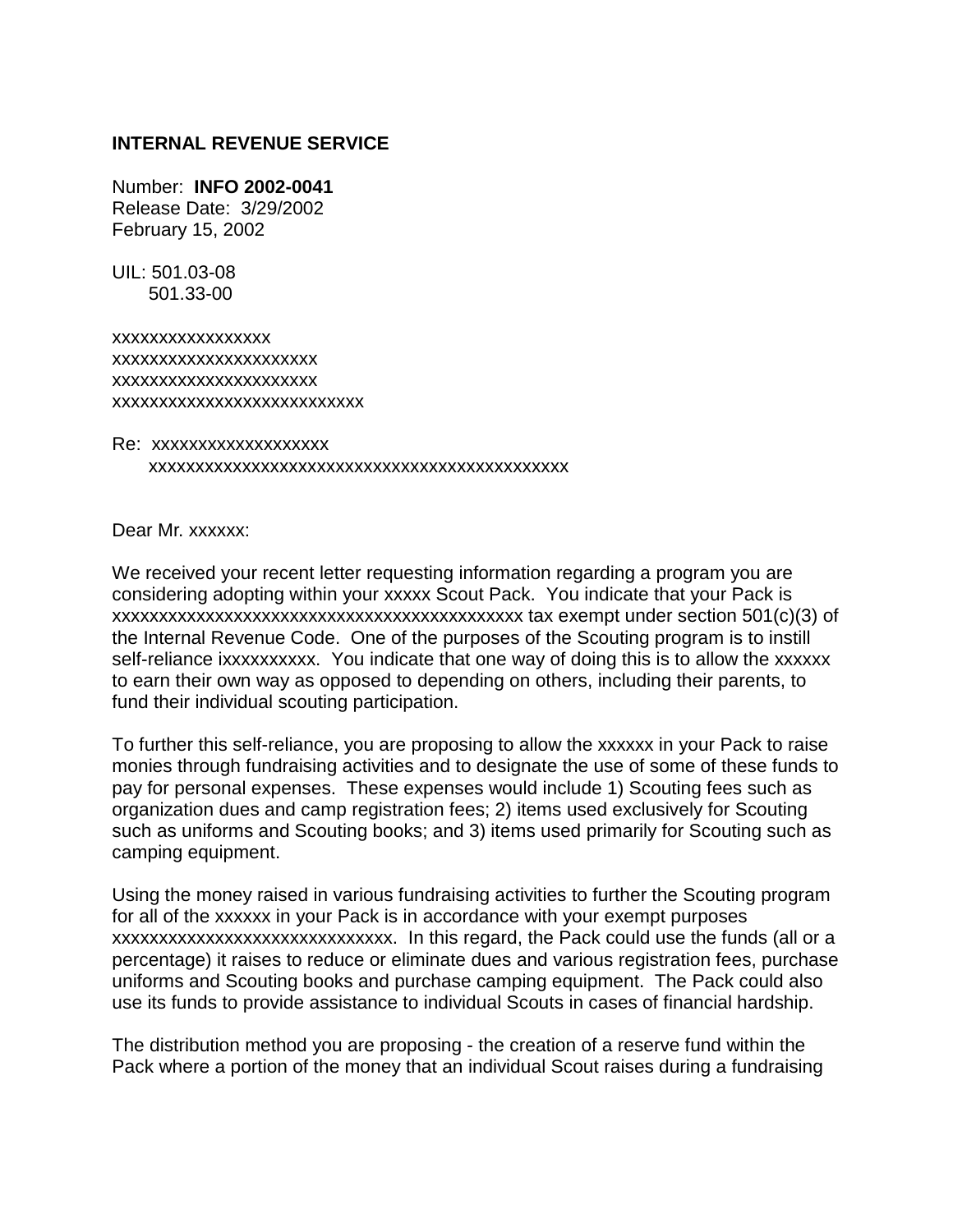event is reserved for xxx use alone, is a troublesome one. Earmarked accounts may not be compatible with continued tax exemption. Such a decision cannot be made without considering all of the facts and circumstances. Accordingly, we are not ruling definitively at this time. We hope the following general discussion will be helpful.

Section 501(c)(3) of the Code provides, in part, an exemption to the federal income tax for organizations organized and operated exclusively for educational, charitable or other exempt purposes. Under the Income Tax Regulations, an organization will be considered operated exclusively for exempt purposes if it engages primarily in activities which accomplish those purposes. If more than an insubstantial part of an organization's activities do not further its exempt purposes, it will not be considered operated exclusively for exempt purposes. In addition, an exempt organization must serve a public rather than a private interest. Thus, an organization must establish that it is not organized or operated for the benefit of private interests, such as designated individuals.

The private benefit prohibition is broad and includes the individual Scouts and their parents. The amount of private benefit that will be permitted depends on the magnitude of that benefit in relation to the public benefit derived from the organization's activities and whether that private benefit is necessary for the organization to achieve its exempt purposes. In considering whether a private benefit, such as earmarked accounts for the personal benefit of individual Scouts, is substantial enough to jeopardize your exemption, one must examine all of the facts and circumstances. In relation to the public benefit inherent in the Scouting program, this may be a small private benefit. Whether the private benefit to the individual Scouts is necessary to achieve the goals of the Scouting program, however, is not clear.

We discussed a similar question in regard to athletic booster clubs that earmarked a portion of their fundraising proceeds to be shared only by the members who participated in the fundraiser in the 1993 CPE text (a copy is attached for your convenience). In the hypothetical addressed in the Article (Example one on page 5), we determined that the resulting private benefit to the individual members was substantial and negated the charitable intent of the organization precluding exemption under section 501(c)(3) of the Code.

You have asked whether issuing a Form 1099 for each Scout receiving such benefits would negate the private benefit question. In this case, you would treat all income the Scout receives through the earmarked account as compensation for tax purposes. An exempt organization can, of course, pay reasonable compensation for services. Treating the receipts as income to the individual, however, may raise additional issues for the Pack. In particular, the fundraising activity may, if conducted by paid labor rather than volunteers, be characterized as unrelated business income taxable under section